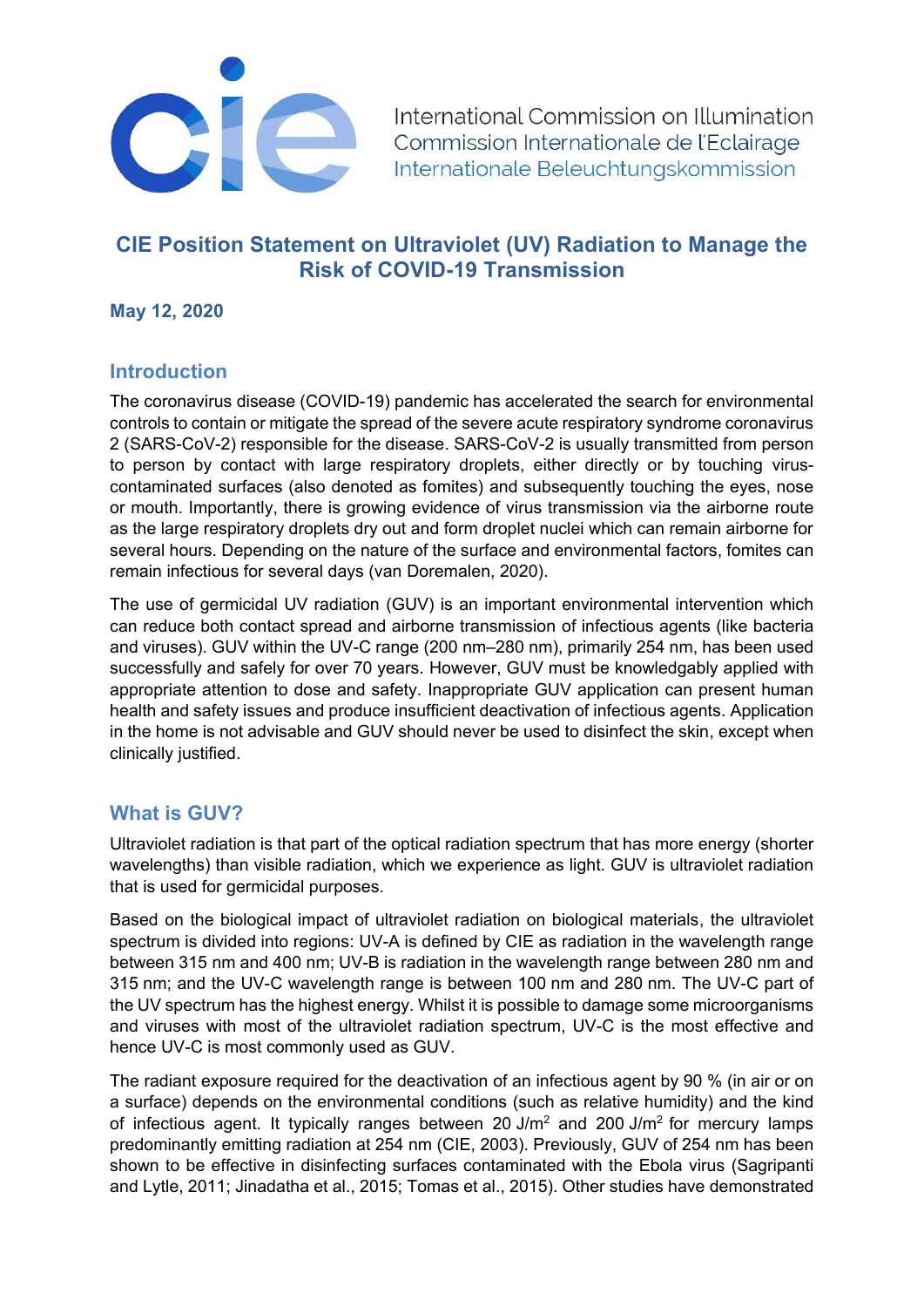the effectiveness of GUV during an influenza outbreak in the Livermore Veterans Hospital (Jordan, 1961). However, despite ongoing research, at present there is no published data on the effectivity of GUV against SARS-CoV-2.

# **Applying GUV for disinfection**

UV-C has been used successfully for water disinfection for many years. Moreover, UV-C disinfection is routinely incorporated into air handling units to manage the build-up of biofilms and to disinfect air (CIE, 2003).

Until the introduction of polymer materials in healthcare settings and the availability of antibiotics and vaccines, UV-C sources were commonly used in several countries to sterilize operating theatres and other rooms overnight. Recently, there has been a resurgence of interest in the use of whole room UV-C exposure devices for healthcare environments intended to disinfect the air and accessible surfaces in the room. Such devices can either be placed in a specific room location for a period of time, or they can be robotic units that move around the environment to minimize shadow effects. For surface disinfection, in addition to the option to place a UV-C source in the room, it is possible to place a UV-C source close to a surface.

Limited use of UV-C for disinfection of personal protective equipment during pandemics has been explored in some countries (Jinadatha et al., 2015; Nemeth et al., 2020).

There is growing evidence that the use of UV-C as an adjunct to standard manual cleaning in hospitals can be effective in practice, although more specific application guidelines still need to be developed as well as standard testing procedures.

Upper air disinfection UV-C sources are usually mounted above head-height in rooms and operate continuously to disinfect circulating air. Such sources have been successfully deployed to limit the transmission of tuberculosis (Mphaphlele, 2015; Escombe et al., 2009; DHHS, 2009). Based on a systematic review of the literature, the World Health Organization (WHO) recommended the use of upper room GUV as a means for tuberculosis infection prevention and control (WHO, 2019).

Some laboratory studies have found that the effectivity of upper-air UV-C disinfection depends on the relative humidity, temperature conditions and air circulation (Ko et al., 2000; Peccia et al., 2001). Escombe et al. (2009) studied upper room GUV in a non-air-conditioned hospital ward in Lima, Peru, and found a marked reduction in the risk of transmission of airborne tuberculosis, despite the high relative humidity of 77 %.

# **Risks when using UV-C**

Most people do not get exposed to UV-C naturally: UV-C from the sun is primarily filtered by the atmosphere, even at high altitudes (Piazena and Häder, 2009). Human exposure to UV-C typically arises from artificial sources. UV-C only penetrates the outermost layers of the skin and hardly reaches the basal layer of the epidermis, neither does it penetrate deeper than the surface layer of the cornea of the eye. Exposure of the eye to UV-C can result in photokeratitis, a very painful condition that feels as if sand has been rubbed onto the eye. Photokeratitis symptoms take up to 24 hours after the exposure to develop and require about another 24 hours for them to subside.

When the skin gets exposed to high levels of UV-C, erythema (a skin reddening similar to sunburn) can develop (ISO/CIE, 2019). Usually erythema is less painful than the effect of UV-C on the eyes. However, the UV-C-induced erythema can be misdiagnosed as dermatitis,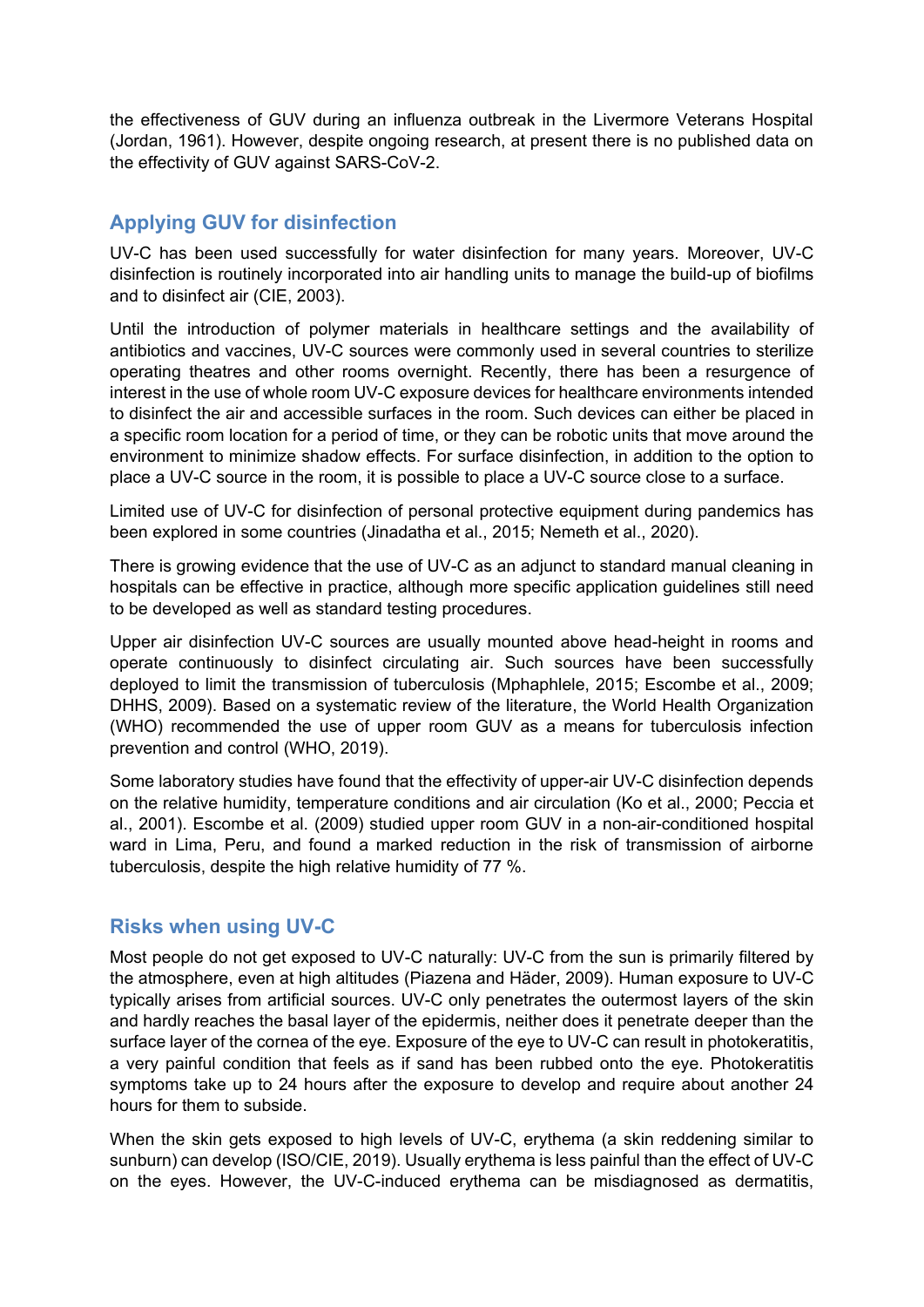especially when it is not known that there was a recent UV-C exposure history. There is some evidence that repeated exposure of the skin to UV-C levels that cause erythema may compromise the body's immune system (Gläser et al., 2009).

Ultraviolet radiation is generally considered to be carcinogenic (ISO/CIE, 2016), however, there is no evidence that UV-C alone causes cancer in humans. The Technical Report CIE 187:2010 (CIE, 2010) discusses the question and concludes: "while the UV radiation from lowpressure mercury UVGI<sup>1</sup> lamps has been identified as a potential carcinogen, the relative risk of skin cancer is significantly less than the risk from other sources (such as the sun) to which a worker will be routinely exposed. UV germicidal irradiation can be safely and effectively used for upper-air disinfection without a significant risk of long-term delayed effects such as skin cancer."

Guidance for occupational exposure to UV radiation including UV-C radiation has been provided by the International Commission on Non-Ionizing Radiation Protection (ICNIRP, 2004): UV radiant exposure upon unprotected eyes/skin should not exceed 30 J/m<sup>2</sup> for radiation of 270 nm, the peak wavelength of the spectral weighting function for actinic UV hazard for skin and eye. As the hazard effect of UV radiation depends on wavelength, the maximum exposure limit for radiation of wavelength 254 nm is 60 J/m<sup>2</sup>. For radiation of 222 nm the maximum (actinic UV hazard) exposure limit is even higher, around 240 J/m². This wavelength has been studied for germicidal purposes in (Buonanno et al., 2017; Welch et al., 2018; Narita et al., 2018; Taylor et al., 2020; Yamano et al., 2020). The preceding (daily) UV exposure limits are given in the IEC/CIE standard for the photobiological safety of products (IEC/CIE, 2006).

Typical UV-C sources often also emit radiation that includes various wavelengths outside the UV-C range. Some UV-C products may additionally emit UV-B or UV-A, and some UV disinfection sources declared as UV-C sources may not even emit UV-C. As the exposure to UV from such products may increase the risk of skin cancer, protective measures have to be taken to minimize this risk. In normal use, UV sources secured inside ductwork for recirculated air or used for water sterilization should not present a risk of exposure to people. When working in a UV-irradiated zone, workers shall wear personal protective equipment such as industrial clothing (e.g. heavy fabric), and industrial face protection (e.g. face shields) (ICNIRP, 2010). Full-face respirators (CIE, 2006) and hand protection by disposable gloves (CIE, 2007) are also protective against UV.

# **Measurement of UV-C**

1

In-situ measurement of UV-C is usually performed using handheld UV-C radiometers. Ideally, any radiometer should be calibrated by a laboratory that is accredited to ISO/IEC 17025 (ISO/IEC, 2015), so that the calibration is traceable to the International System of Units (SI) (BIPM, 2019a; BIPM, 2019b). Moreover, it is important to check the calibration report and apply any correction factors which are contained within the report when using the instrument. The calibration report is usually only valid for the UV-C source used in the calibration; significant errors may result when measuring other source types with the instrument. Most instrument calibrations are typically done using the 254 nm emission line of a low-pressure mercury source. If the calibrated instrument is then used to measure a UV source with a wavelength (range) that is significantly different from 254 nm, this may result in spectral mismatch errors

<sup>&</sup>lt;sup>1</sup> UVGI is the acronym of "ultraviolet germicidal irradiation".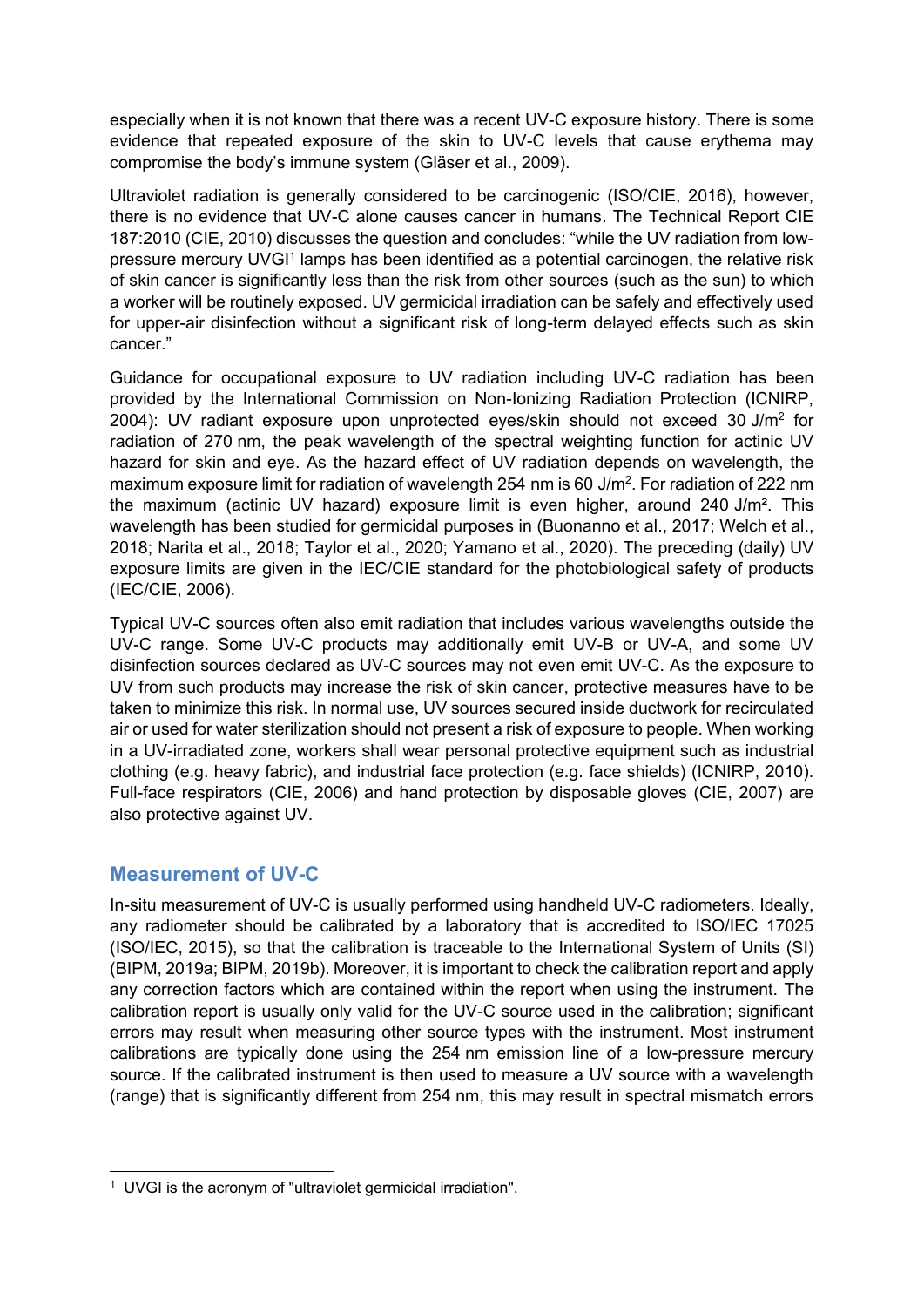of tens of per cent. Some UV-C radiometers can be calibrated to account for wavelengths other than 254 nm, for example for use with UV LED sources or excimer lamps.

When a UV radiometer is calibrated, it is best practice for the calibration laboratory to ask the user what type of source will be evaluated with the instrument, so that ideally the instrument will be calibrated using a source with a similar spectral composition as the sources to be measured by the user, in order to reduce these spectral mismatch errors. CIE 220:2016 (CIE, 2016) provides guidance for characterization and calibration of UV radiometers. Further information about the measurement of optical radiation hazards is provided in (ICNIRP/CIE, 1998). At present, CIE and ICNIRP are organizing an online tutorial on the measurement of optical radiation and its effects on photobiological systems (CIE/ICNIRP, 2020).

# **Consumer products**

As the present COVID-19 pandemic spreads, many UV-C products promising efficient disinfection of surfaces and air are being put on the market. Specific guidance on the safety of consumer products is the responsibility of international organizations such as the International Electrotechnical Commission (IEC), and is not provided by CIE. As such, this Position Statement only covers the wider issue of the safe use and application of UV radiation for germicidal disinfection. Products available to consumers tend to be marketed as handheld devices. CIE is concerned that users of such devices may be exposed to harmful amounts of UV-C. Moreover, consumers may use/handle UV products inappropriately (and therefore not achieve effective disinfection) or they might be buying products that do not actually emit UV-C.

## **Summary recommendations**

Products that emit UV-C are extremely useful in disinfection of air and surfaces or sterilization of water. CIE and WHO warn against the use of UV disinfection lamps to disinfect hands or any other area of skin (WHO, 2020), unless clinically justified. UV-C can be very hazardous to humans and animals and therefore can only be used in properly constructed products that meet safety regulations, or in very controlled circumstances where safety is taken into account as the first priority, ensuring that the limits of exposure as specified in ICNIRP (2004) and IEC/CIE (2006) are not exceeded. For proper UV assessment and risk management, appropriate UV measurements are essential.

# **References**

BIPM (2019a) *The International System of Units (SI), 9th Edition.* Downloadable at https://www.bipm.org/utils/common/pdf/si-brochure/SI-Brochure-9-EN.pdf

BIPM (2019b) *The International System of Units (SI), 9th Edition – Appendix 3: Units for photochemical and photobiological quantities.*

Downloadable at [https://www.bipm.org/utils/common/pdf/si-brochure/SI-Brochure-9-App3-](https://www.bipm.org/utils/common/pdf/si-brochure/SI-Brochure-9-App3-EN.pdf) [EN.pdf,](https://www.bipm.org/utils/common/pdf/si-brochure/SI-Brochure-9-App3-EN.pdf) accessed 2020-04-24.

Buonanno, M., Ponnaiya, B., Welch, D., Stanislauskas, M., Randers-Pehrson, G., Smilenov, L., Lowy, F.D., Owens, D.M. and Brenner, D.J. (2017) Germicidal Efficacy and Mammalian Skin Safety of 222-nm UV Light. *Radiat Res* 187(4): 483-491. DOI:10.1667/RR0010CC.1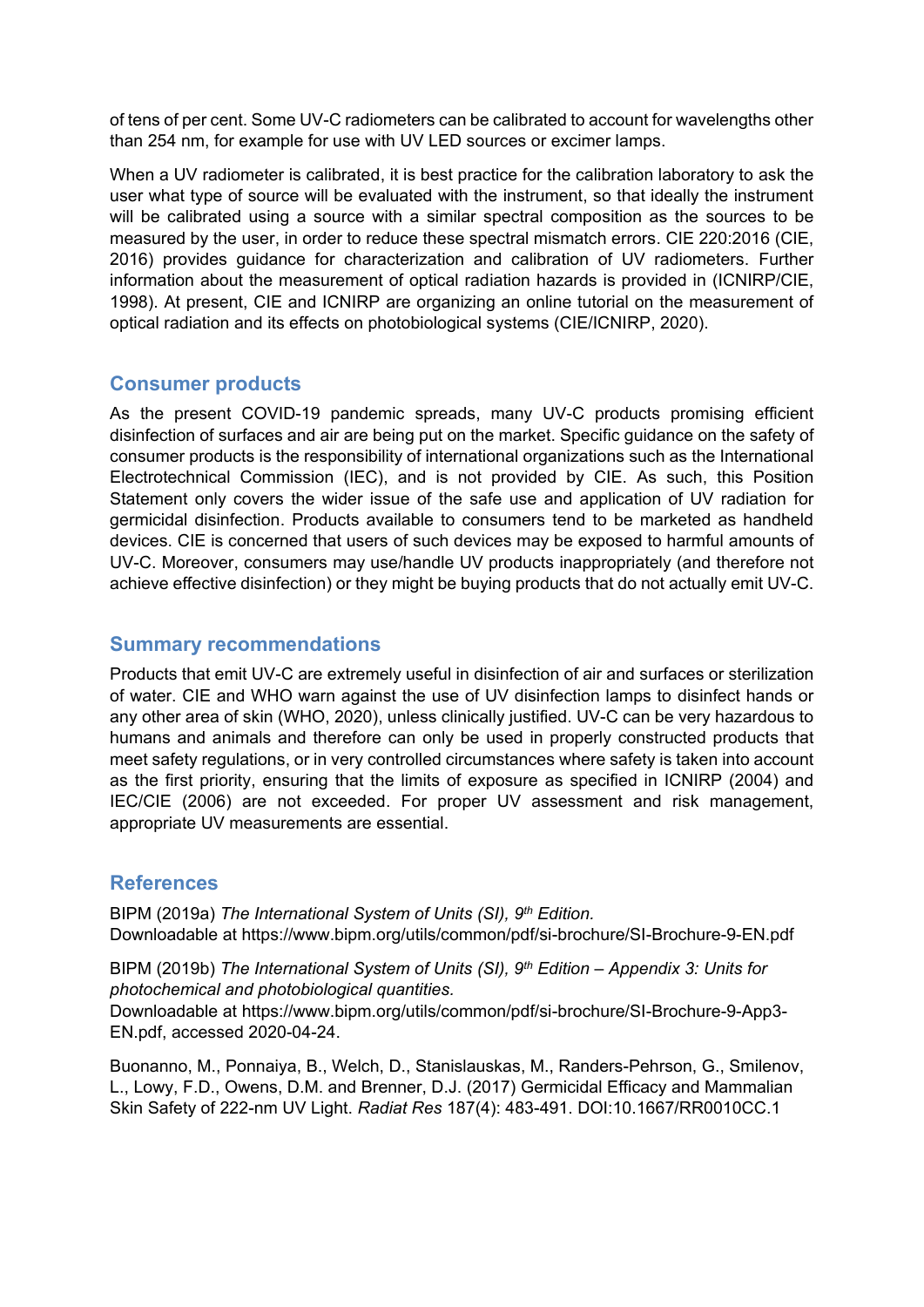CIE (2003) CIE 155:2003 *Ultraviolet Air Disinfection*.

Freely available at <http://cie.co.at/news/cie-releases-two-key-publications-uv-disinfection><sup>2</sup>

CIE (2006) CIE 172:2006 *UV protection and clothing.*

CIE (2007) CIE 181:2007 *Hand protection by disposable gloves against occupational UV exposure.*

CIE (2010) CIE 187:2010 *UV-C photocarcinogenesis risks from germicidal lamps*. Freely available at<http://cie.co.at/news/cie-releases-two-key-publications-uv-disinfection><sup>2</sup>

CIE (2016) CIE 220:2016 *Characterization and Calibration Methods of UV Radiometers.*

CIE/ICNIRP (2020) CIE/ICNIRP *Online Tutorial on the Measurement of Optical Radiation and its Effects on Photobiological Systems, August 25, 2020 to August 27, 2020*. [http://cie.co.at/news/cieicnirp-online-tutorial-measurement-optical-radiation-and-its-effects](http://cie.co.at/news/cieicnirp-online-tutorial-measurement-optical-radiation-and-its-effects-photobiological-systems)[photobiological-systems,](http://cie.co.at/news/cieicnirp-online-tutorial-measurement-optical-radiation-and-its-effects-photobiological-systems) accessed 2020-04-24.

DHHS (2009) *Environmental Control for Tuberculosis: Basic Upper-Room Ultraviolet Germicidal Irradiation Guidelines for Healthcare Settings*, DHHS (NIOSH) Publication Number 2009-105, [https://www.cdc.gov/niosh/docs/2009-105/default.html,](https://www.cdc.gov/niosh/docs/2009-105/default.html) accessed 2020- 04-25.

Escombe, A.R., Moore, D.A., Gilman, R.H., Navincopa, M., Ticona, E., Mitchell, B., Noakes, C., Martínez, C., Sheen, P., Ramirez, R., Quino, W., Gonzalez, A., Friedland, J.S., Evans, C.A. (2009) *Upper-room ultraviolet light and negative air ionization to prevent tuberculosis transmission*. *PLoS Med*. 6(3):e43. DOI: 10.1371/journal.pmed.1000043.

Gläser, R., Navid, F., Schuller, W., Jantschitsch, C., Harder, J., Schröder, J.M., Schwarz, A., Schwarz, T. (2009) UV-B radiation induces the expression of antimicrobial peptides in human keratinocytes in vitro and in vivo. *Journal of Allergy and Clinical Immunology* 123(5): 1117- 1123. DOI: 10.1016/j.jaci.2009.01.043

ICNIRP (2004) ICNIRP Guidelines – On limits of exposure to ultraviolet radiation of wavelengths between 180 nm and 400 nm (incoherent optical radiation), *Health Physics* 87(2):171-186; 2004.

Available at [http://www.icnirp.org](http://www.icnirp.de/)

ICNIRP (2010) ICNIRP Statement – Protection of workers against ultraviolet radiation, *Health Physics* 99(1):66‐87; DOI: 10.1097/HP.0b013e3181d85908 Available at [http://www.icnirp.org](http://www.icnirp.de/)

ICNIRP/CIE (1998) ICNIRP 6/98 / CIE x016-1998. *Measurement of Optical Radiation Hazards.* 

IEC/CIE (2006) IEC 62471:2006/CIE S 009:2002 *Photobiological safety of lamps and lamp systems / Sécurité photobiologique des lampes et des appareils utilisant des lampes.* (bilingual edition)

ISO/IEC (2015) ISO/IEC 17025:2015 *General requirements for the competence of testing and calibration laboratories.*

ISO/CIE (2016) ISO/CIE 28077:2016(E) *Photocarcinogenesis action spectrum (nonmelanoma skin cancers).*

1

<sup>2</sup> Limited free access until 2020-06-25.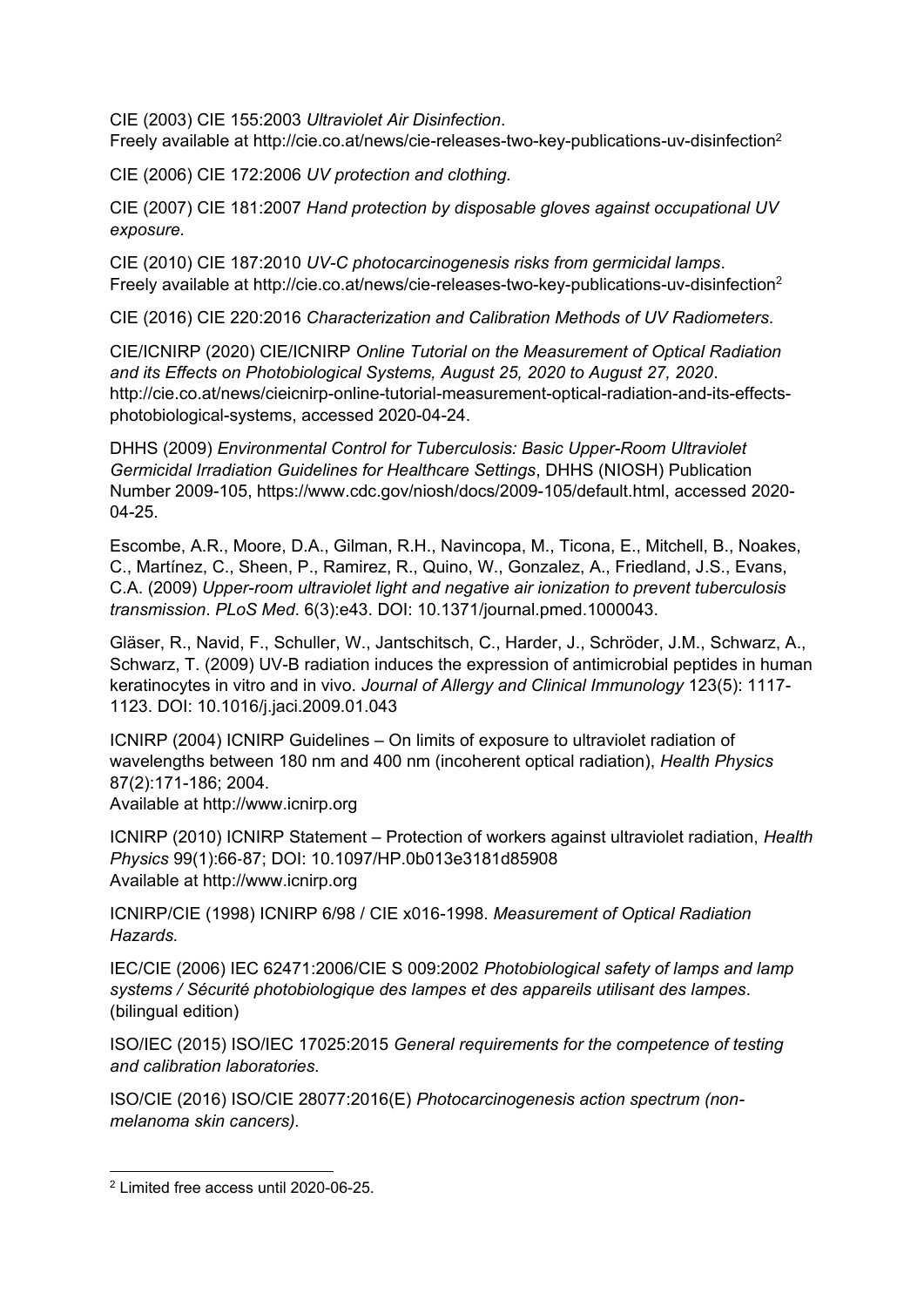ISO/CIE (2019) ISO/CIE 17166:2019(E) *Erythema reference action spectrum and standard erythema dose.*

Jinadatha, C., Simmons, S., Dale, C., Ganachari-Mallappa, N., Villamaria, F.C., Goulding, N., Tanner, B., Stachowiak, J., Stibich, M. (2015) Disinfecting personal protective equipment with pulsed xenon ultraviolet as a risk mitigation strategy for health care workers. *Am J Infect Control* 43(4): 412-414. DOI: 10.1016/j.ajic.2015.01.013

Jordan, W.S. (1961) The Mechanism of Spread of Asian Influenza, *Am Rev Resp Dis.*  Volume 83, Issue 2P2, Pages 29-40. DOI: 10.1164/arrd.1961.83.2P2.29

Ko, G., First, M.W., Burge, H.A. (2000) Influence of relative humidity on particle size and UV sensitivity of Serratia marcescens and Mycobacterium bovis BCG aerosols. *Tubercle and Lung Disease*. Volume 80, Issues 4–5, Pages 217-228. [DOI: 10.1054/tuld.2000.0249](https://doi.org/10.1054/tuld.2000.0249)

Mphaphlele, M. (2015) Institutional Tuberculosis Transmission. Controlled Trial of Upper Room Ultraviolet Air Disinfection: A Basis for New Dosing Guidelines*. Am J Respir Crit Care Med*. 192(4):477-84. DOI: 10.1164/rccm.201501-0060OC

Narita, K., Asano, K., Morimoto, Y., Igarashi, T., Hamblin, M.R., Dai, T. and Nakane, A. (2018) Disinfection and healing effects of 222-nm UVC light on methicillin-resistant Staphylococcus aureus infection in mouse wounds. *Journal of Photochemistry and Photobiology B: Biology* 178: 10-18. DOI: 10.1016/j.jphotobiol.2017.10.030

Nemeth, C., D. Laufersweiler, E. Polander, C. Orvis, D. Harnish, S. E. Morgan, M. O'Connor, S. Hymes, S. Nachman and B. Heimbuch (2020). "Preparing for an Influenza Pandemic: Hospital Acceptance Study of Filtering Facepiece Respirator Decontamination Using Ultraviolet Germicidal Irradiation." J Patient Saf. DOI 10.1097/PTS.0000000000000600.

Peccia, J., Werth, H.M., Miller, S., Hernandez, M. (2001) Effects of Relative Humidity on the Ultraviolet Induced Inactivation of Airborne Bacteria, *Aerosol Science and Technology*, Volume 35, Issue 3, [DOI: 10.1080/02786820152546770](https://doi.org/10.1080/02786820152546770)

Piazena, H. and Häder, D.-P. (2009) Solar UV-B and UV-A irradiance in arid high-mountain regions: Measurements on the island of Tenerife as compared to previous tropical Andes data. *Journal of Geophysical Research: Biogeosciences.* 114(G4). DOI: 10.1029/2008JG000820

Sagripanti, J.-L. and Lytle, C.D. (2011) Sensitivity to ultraviolet radiation of Lassa, vaccinia, and Ebola viruses dried on surfaces. *Archives of Virology* 156(3): 489-494. DOI: 10.1007/s00705-010-0847-1

Taylor, W., Camilleri, E., Craft, D.L., Korza, G., Granados, M.R., Peterson, J., Szczpaniak, R., Weller, S.K., Moeller, R., Douki, T., Mok, W.W.K. and Setlow, P. (2020) DNA Damage Kills Bacterial Spores and Cells Exposed to 222-Nanometer UV Radiation. *Applied and Environmental Microbiology* 86(8): e03039-03019. DOI:10.1128/aem.03039-19

Tomas, M.E., Cadnum, J.L., Jencson, A., Donskey, C.J. (2015) The Ebola disinfection booth: evaluation of an enclosed ultraviolet light booth for disinfection of contaminated personal protective equipment prior to removal. *Infect Control Hosp Epidemiol.* 36(10): 1226-1228. DOI: 10.1017/ice.2015.166

van Doremalen, N., Bushmaker, T., Morris, D.H., Holbrook, M.G., Gamble, A., Williamson, B.N., Tamin, A., Harcourt, J.L., Thornburg, N.J., Gerber, S.I., Lloyd-Smith, J.O., de Wit, E.,